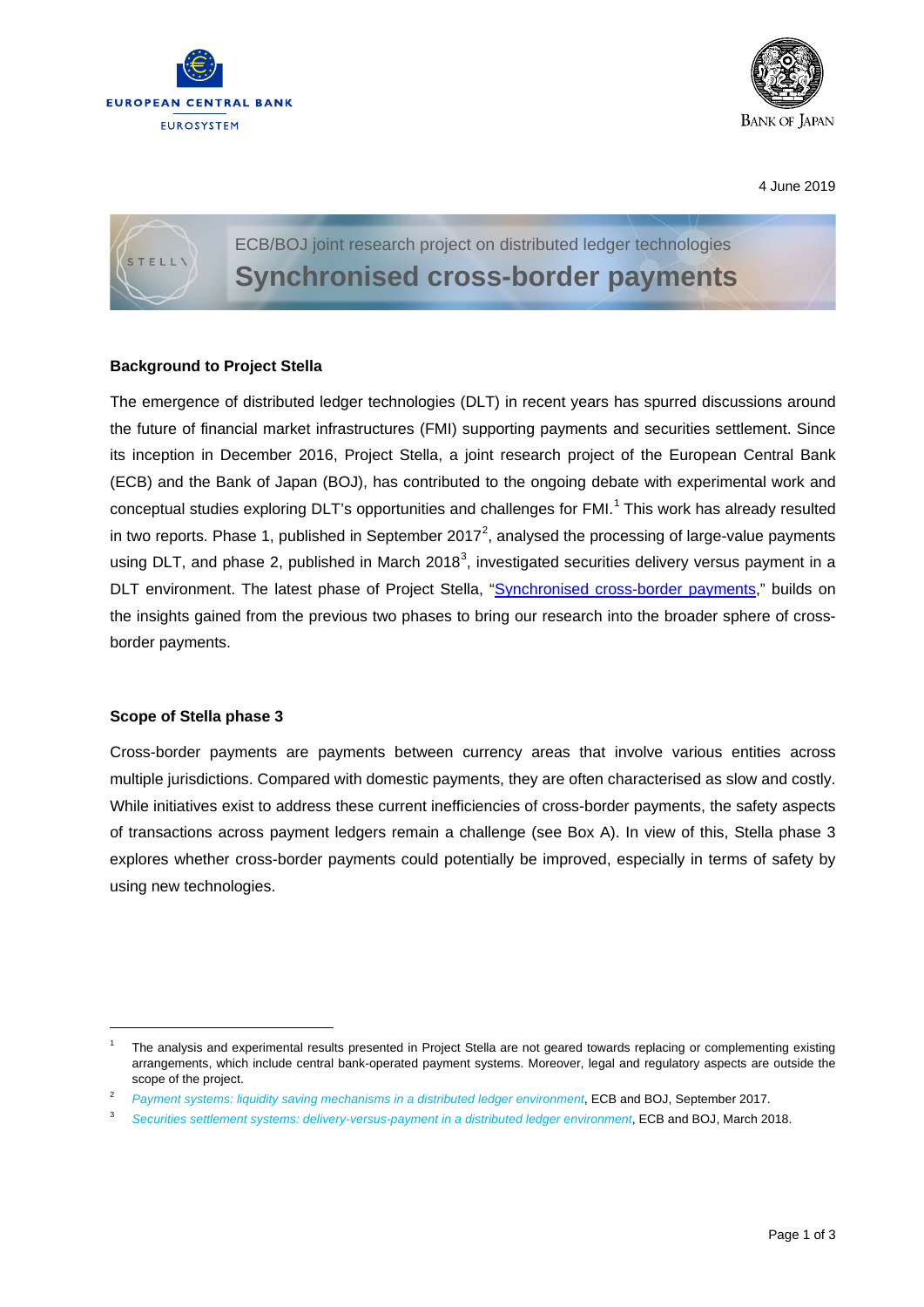#### **Box A – Simplified example of credit risk arising from cross-border funds transfer**

*Credit risk might arise if a party fails prior to completion of a cross-border transfer. In this simplified example, Entity A intends to send ¥100 million to Entity C by sending €1 million to Entity B (e.g. an intermediary bank), which has access to both euro and yen ledgers, and in turn sends ¥100 million on behalf of Entity A. If Entity B fails after the first leg of the transfer is complete (i.e. the €1m-transfer from A to B) but before the second leg of the transfer is complete, Entity A faces the risk of loss of its funds. This risk can be mitigated if the payments are synchronised and funds are locked, but in today's world such synchronisation rarely happens.*



# **Approach taken in Stella phase 3**

Stella phase 3 builds on the previous two stages of Project Stella. This is particularly so of Stella phase 2, which identified a new approach for settlement across ledgers through Hashed Timelock Contracts (HTLC) that could potentially allow the mitigation of credit risks through the synchronisation of settlement. Stella phase 3 expands the scope of this analysis and investigates the safety and efficiency of a variety of payment methods that could be used in cross-ledger payments  $4$ . Payment methods are thereby understood as specific bilateral agreements between counterparties to settle obligations (see Box B). Experiments conducted in phase 3 involved synchronised payments between DLT ledgers, between centralised ledgers and between DLT and centralised ledgers.

## **Main results of Stella phase 3**

The report concludes that only payment methods with an enforcement mechanism, either through the ledger itself or through a third party, can ensure that the transacting parties who completely satisfy their responsibilities in the transaction process are not exposed to the risk of incurring a loss on the principal amount being transferred.

<span id="page-1-0"></span>Five methods are assessed in Stella phase 3: trustlines, on-ledger escrow using HTLC, third-party escrow, simple payment channels, and conditional payment channels with HTLC.